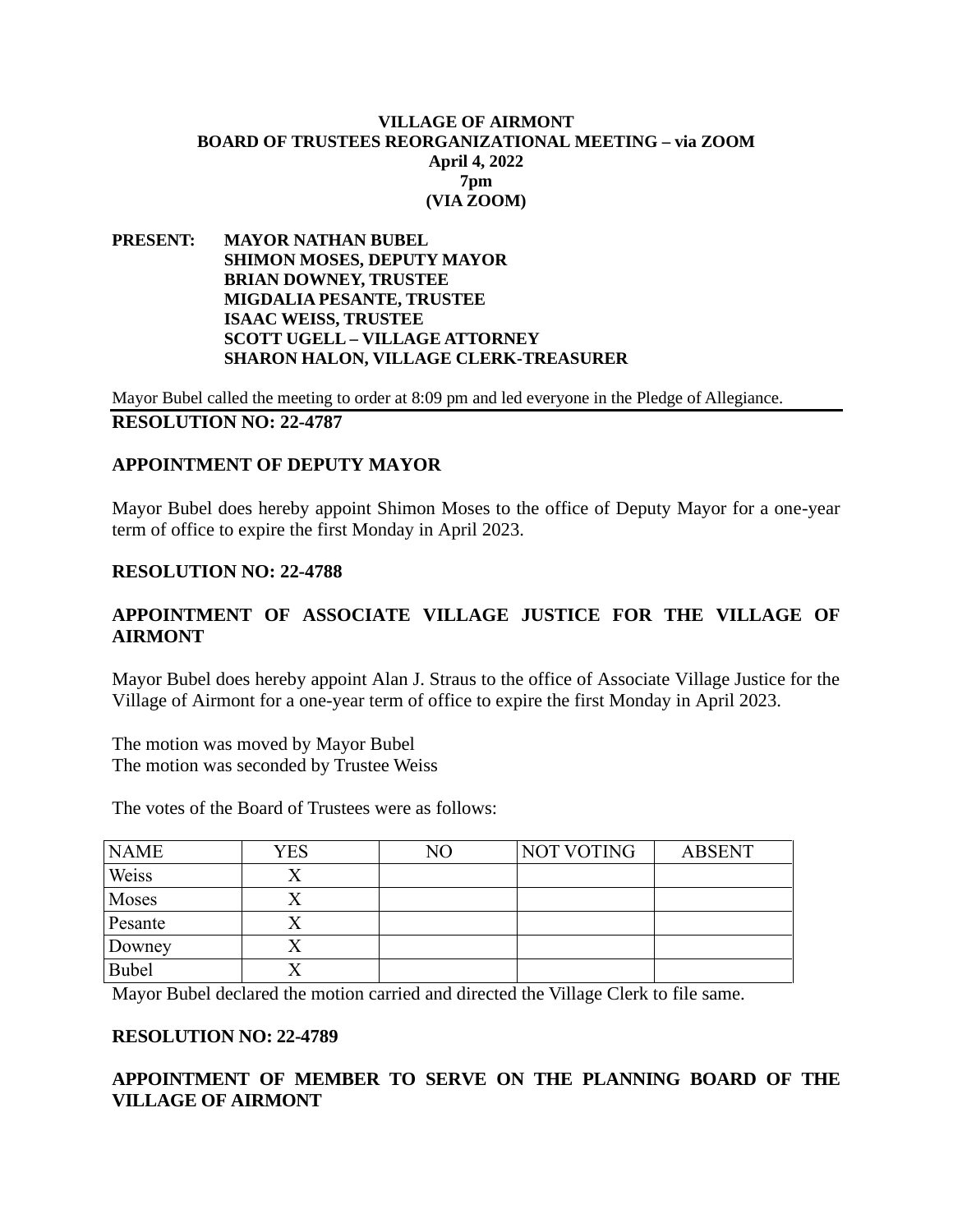Mayor Bubel does hereby appoint Morris Friedman to serve as a member of the Planning Board of the Village of Airmont for a 5-year term to expire on the first Monday in April 2027.

The motion was moved by Mayor Bubel The motion was seconded by Deputy Mayor Moses

The votes of the Board of Trustees were as follows:

| <b>NAME</b> | <b>YES</b> | NO | NOT VOTING | <b>ABSENT</b> |
|-------------|------------|----|------------|---------------|
| Weiss       |            |    |            |               |
| Moses       |            |    |            |               |
| Pesante     |            |    |            |               |
| Downey      | ↗          |    |            |               |
| Bubel       |            |    |            |               |

Mayor Bubel declared the motion carried and directed the Village Clerk to file same.

# **RESOLUTION NO: 22- 4790 VILLAGE OF AIRMONT**

# **APPOINTMENT OF MEMBER TO THE PLANNING BOARD**

Mayor Bubel does hereby appoint Pinkas Glauber as Ad Hoc Member to the Planning Board for a one-year term of office to expire on the first Monday in April 2023.

The motion was moved by Mayor Bubel The motion was seconded by Deputy Mayor Moses

The votes of the Board of Trustees were as follows:

| <b>NAME</b> | <b>YES</b> | NO | <b>NOT VOTING</b> | <b>ABSENT</b> |
|-------------|------------|----|-------------------|---------------|
| Weiss       |            |    |                   |               |
| Moses       |            |    |                   |               |
| Pesante     | △          |    |                   |               |
| Downey      | ∧          |    |                   |               |
| Bubel       |            |    |                   |               |

Mayor Bubel declared the motion carried and directed the Village Clerk to file same.

# **RESOLUTION NO: 22- 4791**

# **APPOINTMENT OF MEMBER TO THE PLANNING BOARD**

Mayor Bubel does hereby appoint Shimon Blumenberg as Ad Hoc Member to the Planning Board for a one-year term of office to expire on the first Monday in April 2023.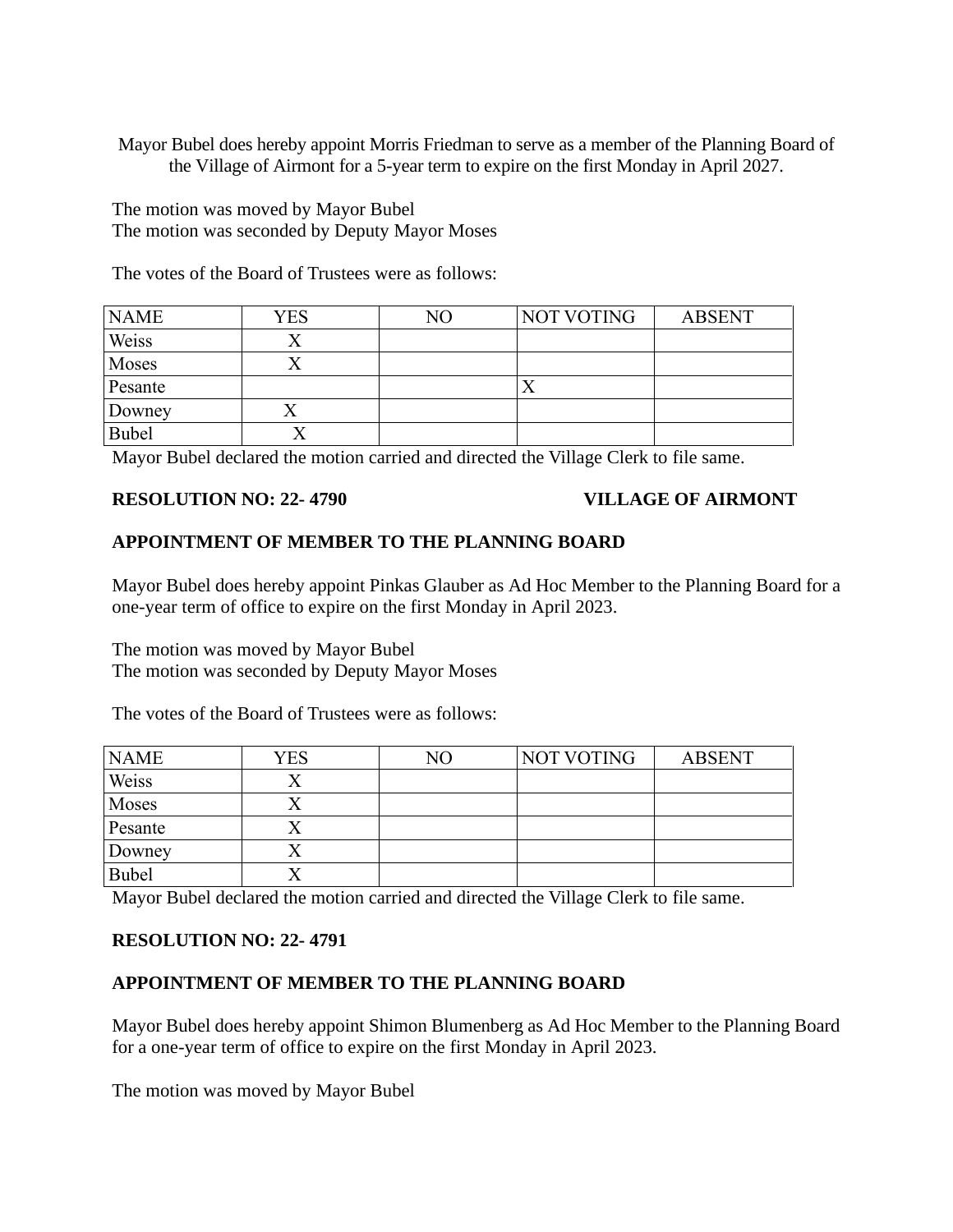# The motion was seconded by Deputy Mayor Moses

The votes of the Board of Trustees were as follows:

| <b>NAME</b>  | YES | NO | NOT VOTING | <b>ABSENT</b> |
|--------------|-----|----|------------|---------------|
| Weiss        |     |    |            |               |
| Moses        |     |    |            |               |
| Pesante      |     |    |            |               |
| Downey       |     |    |            |               |
| <b>Bubel</b> |     |    |            |               |

Mayor Bubel declared the motion carried and directed the Village Clerk to file same.

### **RESOLUTION NO: 22-4792**

# **APPOINTMENT OF MEMBER TO SERVE ON THE ZONING BOARD OF APPEALS OF THE VILLAGE OF AIRMONT**

Mayor Bubel does hereby appoint Jacob Simonovits to serve as a member of the Zoning Board of Appeals of the Village of Airmont for a 5-year term to expire on the first Monday in April 2027.

The motion was moved by Mayor Bubel The motion was seconded by Trustee Downey

The votes of the Board of Trustees were as follows:

| <b>NAME</b> | YES | NΟ | NOT VOTING | <b>ABSENT</b> |
|-------------|-----|----|------------|---------------|
| Weiss       |     |    |            |               |
| Moses       |     |    |            |               |
| Pesante     |     |    |            |               |
| Downey      |     |    |            |               |
| Bubel       |     |    |            |               |

Mayor Bubel declared the motion carried and directed the Village Clerk to file same. **RESOLUTION NO: 22-4793** 

# **APPOINTMENT OF AD HOC MEMBER TO THE ZONING BOARD OF APPEALS**

Mayor Bubel does hereby appoint Daniel Friedman as Ad Hoc Member to the Zoning Board of Appeals for a one-year term of office to expire on the first Monday in April 2023.

The motion was moved by Mayor Bubel The motion was seconded by Trustee Weiss

The votes of the Board of Trustees were as follows:

| N/<br>'AML | 7F S<br>ں نہ | NΟ | N <sub>f</sub><br>'NH<br>. | OCENT<br>`HN. |
|------------|--------------|----|----------------------------|---------------|
|------------|--------------|----|----------------------------|---------------|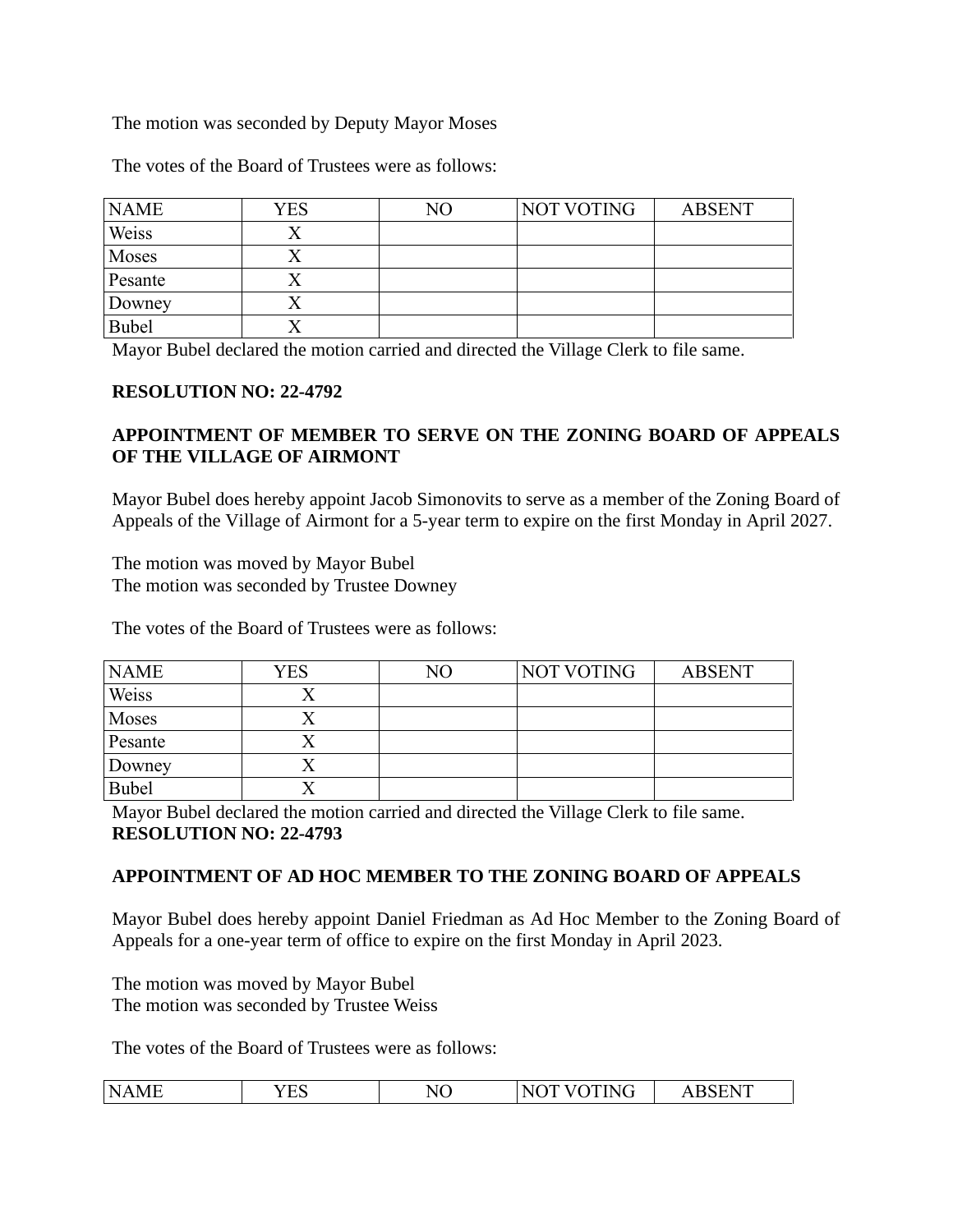| Weiss        |  |  |
|--------------|--|--|
| Moses        |  |  |
| Pesante      |  |  |
| Downey       |  |  |
| <b>Bubel</b> |  |  |

Mayor Bubel declared the motion carried and directed the Village Clerk to file same.

# **RESOLUTION NO: 22-4794**

# **APPOINTMENT OF AD HOC MEMBER TO THE ZONING BOARD OF APPEALS**

Mayor Bubel does hereby appoint Robin Luchins as Ad Hoc Member to the Zoning Board of Appeals for a one-year term of office to expire on the first Monday in April 2023.

The motion was moved by Mayor Bubel The motion was seconded by Deputy Mayor Moses

The votes of the Board of Trustees were as follows:

| <b>NAME</b>  | YES | NO | NOT VOTING | <b>ABSENT</b> |
|--------------|-----|----|------------|---------------|
| Weiss        |     |    |            |               |
| Moses        |     |    |            |               |
| Pesante      |     |    |            |               |
| Downey       |     |    |            |               |
| <b>Bubel</b> |     |    |            |               |

Mayor Bubel declared the motion carried and directed the Village Clerk to file same.

### **RESOLUTION NO: 22-4795**

# **APPOINTMENT OF CHAIRPERSON TO THE ARCHITECTURAL REVIEW COMMITTEE**

Mayor Bubel does hereby appoint Robin Luchins as Chairperson to serve on the Architectural Review Committee to complete a one-year term to expire on the first Monday in April 2023.

The motion was moved by Mayor Bubel The motion was seconded by Trustee Weiss

The votes of the Board of Trustees were as follows:

| <b>NAME</b> | <b>YES</b> | NO | NOT VOTING | <b>ABSENT</b> |
|-------------|------------|----|------------|---------------|
| Weiss       |            |    |            |               |
| Moses       |            |    |            |               |
| Pesante     |            |    |            |               |
| Downey      |            |    |            |               |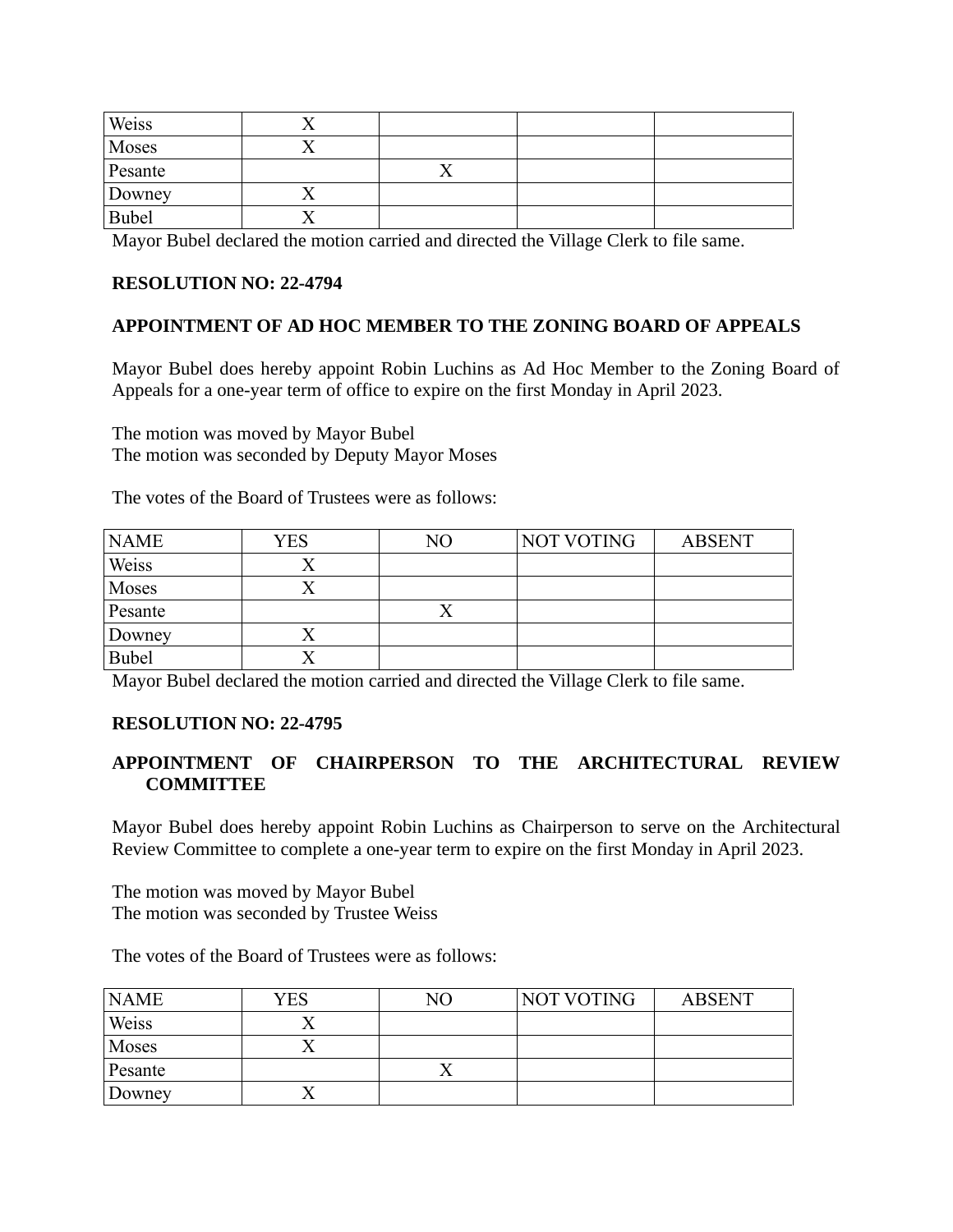| .<br>- - - - - |         |   |     |
|----------------|---------|---|-----|
| ___<br>_____   | .<br>__ | . | --- |

Mayor Bubel declared the motion carried and directed the Village Clerk to file same.

#### **RESOLUTION NO: 22-4796**

# **APPOINTMENT MEMBER TO THE ARCHITECTURAL REVIEW COMMITTEE**

# **Mayor Bubel does hereby appoint Pinkas Glauber as a Member to serve on the Architectural Review Committee for a one-year term to expire on the first Monday in April 2023.**

The motion was moved by Mayor Bubel The motion was seconded by Trustee Downey

The votes of the Board of Trustees were as follows:

| <b>NAME</b>  | YES | N <sub>O</sub> | NOT VOTING | <b>ABSENT</b> |
|--------------|-----|----------------|------------|---------------|
| Weiss        |     |                |            |               |
| Moses        |     |                |            |               |
| Pesante      |     |                |            |               |
| Downey       |     |                |            |               |
| <b>Bubel</b> |     |                |            |               |

Mayor Bubel declared the motion carried and directed the Village Clerk to file same.

### **RESOLUTION NO: 22-4797**

## **APPOINTMENT MEMBER TO THE ARCHITECTURAL REVIEW COMMITTEE**

# **Mayor Bubel does hereby appoint Shimon Blumenberg as a Member to serve on the Architectural Review Committee for a one-year term to expire on the first Monday in April 2023.**

The motion was moved by Mayor Bubel The motion was seconded by Trustee Downey

The votes of the Board of Trustees were as follows:

| <b>NAME</b>  | YES | NO | NOT VOTING | <b>ABSENT</b> |
|--------------|-----|----|------------|---------------|
| Weiss        |     |    |            |               |
| Moses        |     |    |            |               |
| Pesante      |     |    |            |               |
| Downey       | ↗   |    |            |               |
| <b>Bubel</b> |     |    |            |               |

Mayor Bubel declared the motion carried and directed the Village Clerk to file same.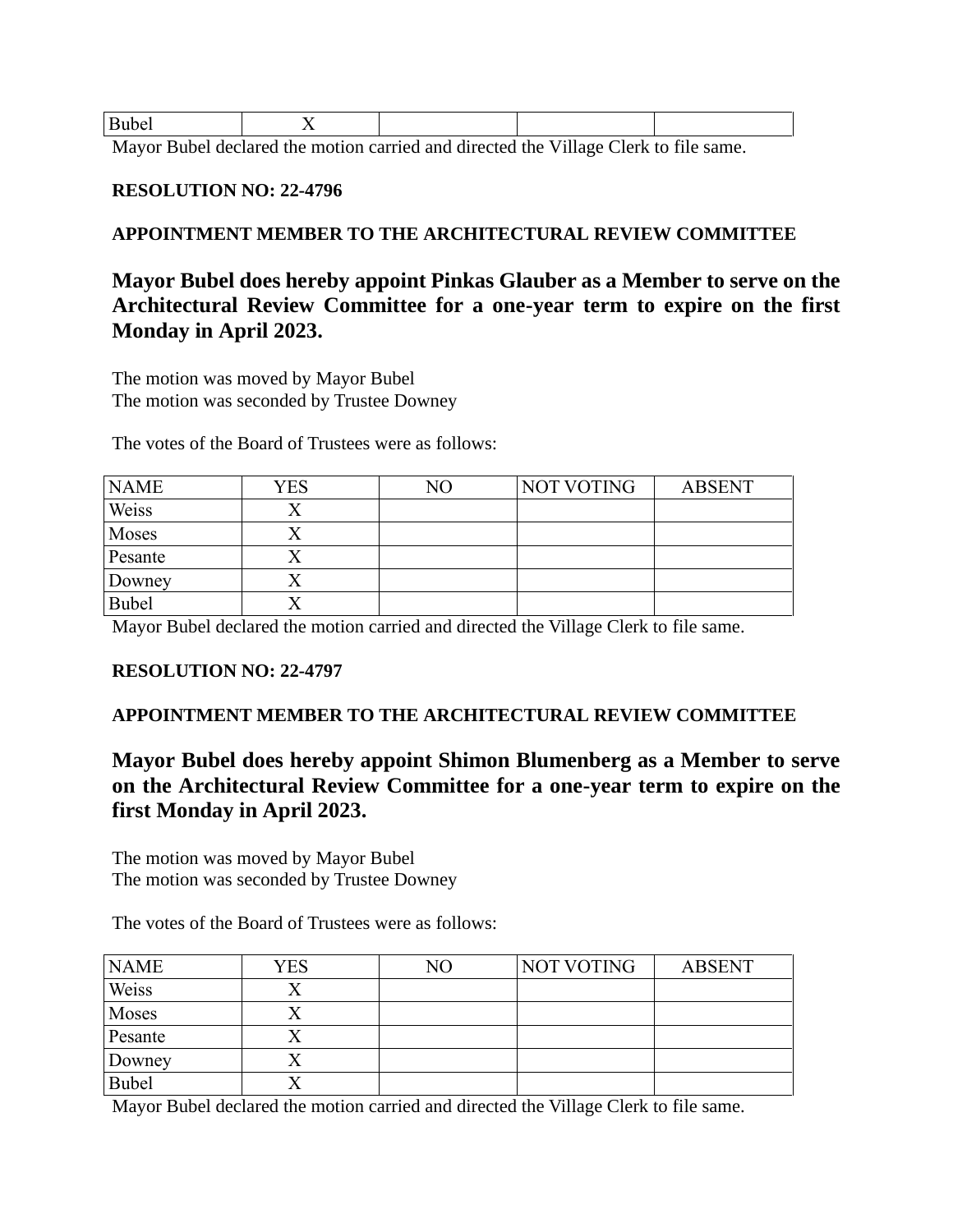#### **RESOLUTION NO: 22- 4798**

#### **BOARD OF TRUSTEES MEETING SCHEDULE.**

**RESOLVED,** that the Village of Airmont Board of Trustees shall meet as follows on the first Monday of each month unless the date falls on a holiday in which case the meeting will be held on the following day:

|                     | 2022                                       |
|---------------------|--------------------------------------------|
| <b>APRIL 04</b>     | <b>ORGANIZATIONAL/REGULAR MTG</b>          |
| <b>MAY 02</b>       | <b>MEETING</b>                             |
| JUNE 07             | <b>MEETING</b> (Tuesday due to holiday)    |
| <b>JULY 05</b>      | <b>MEETING</b>                             |
| <b>AUGUST 01</b>    | <b>MEETING</b>                             |
| <b>SEPTEMBER 05</b> | <b>MEETING</b>                             |
| <b>OCTOBER 03</b>   | <b>MEETING</b>                             |
| <b>NOVEMBER 07</b>  | <b>MEETING</b>                             |
| <b>DECEMBER 05</b>  | <b>MEETING</b>                             |
|                     | 2023                                       |
| <b>JANUARY 03</b>   | <b>MEETING (TUESDAY, New Years holiday</b> |
| <b>FEBRUARY 06</b>  | <b>MEETING</b>                             |
| <b>MARCH 06</b>     | <b>MEETING</b>                             |
| <b>APRIL 03</b>     | <b>ORGANIZATIONAL/REGULAR MTG</b>          |

The motion was moved by Mayor Bubel The motion was seconded by Trustee Weiss

The votes of the Board of Trustees were as follows:

| <b>NAME</b> | YES | NO | NOT VOTING | <b>ABSENT</b> |
|-------------|-----|----|------------|---------------|
| Weiss       |     |    |            |               |
| Moses       |     |    |            |               |
| Pesante     |     |    |            |               |
| Downey      | ∧   |    |            |               |
| Bubel       |     |    |            |               |

Mayor Bubel declared the motion carried and directed the Village Clerk to file same.

#### **RESOLUTION NO: 22-4799**

#### **HOLIDAY SCHEDULE FOR VILLAGE HALL**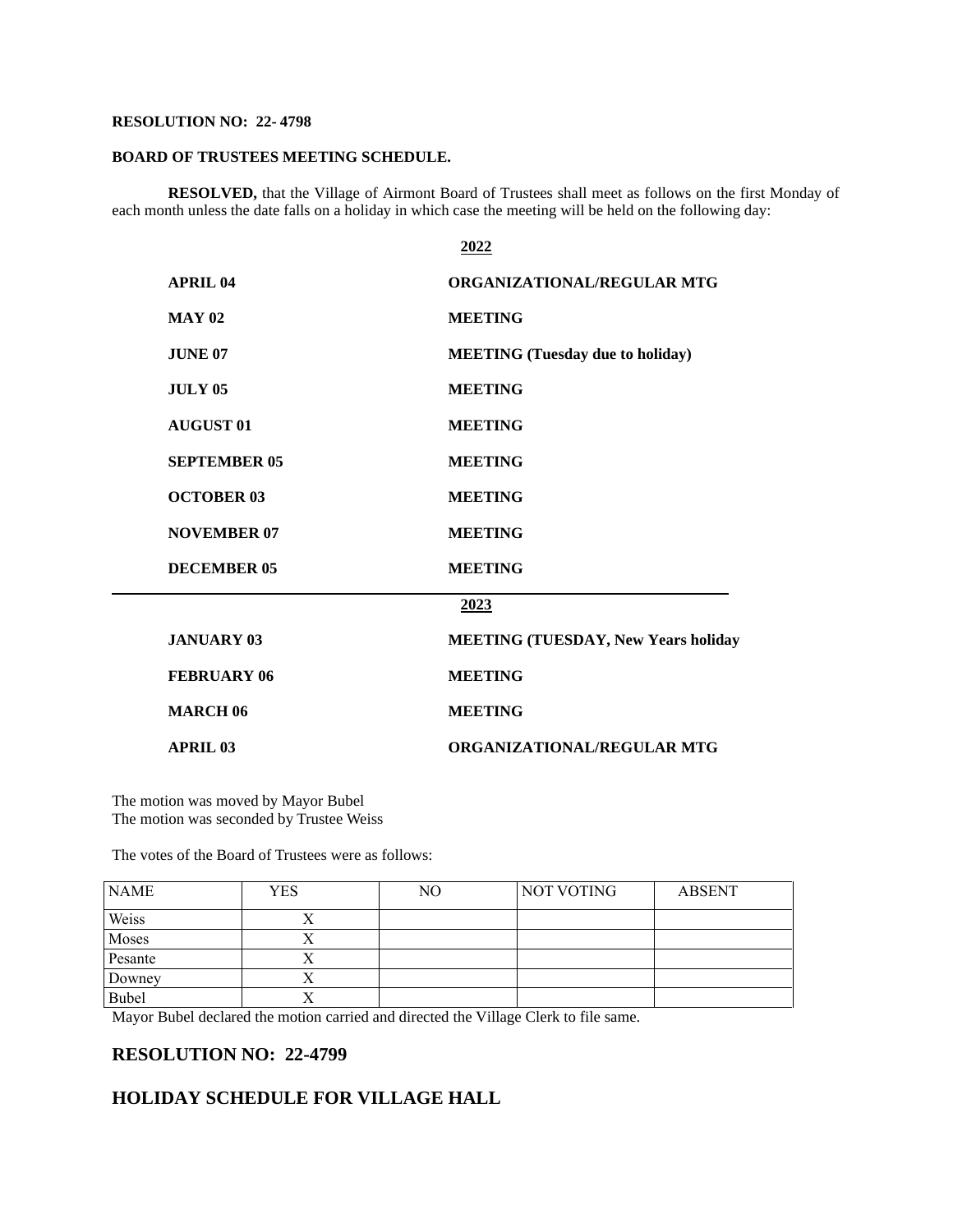**RESOLVED,** that the Village of Airmont shall recognize and shall be closed for business on the following holidays:

> Memorial Day – 5/30/22 Juneteenth – 6/20/22 (Holiday falls on Sunday) Independence Day – 7/4/22 Labor Day  $-9/5/22$ Rosh Hashana – 9/26/22 & 9/27/22 Yom Kippur –  $10/5/22$ Columbus Day – 10/10/22 Sukkos -10/11/22 Election Day – (Presidential year only) Veterans Day  $-11/11/22$ Day before Thanksgiving – 11/23/22 12pm Thanksgiving Day  $-11/24/212$ Day after Thanksgiving – 11/25/22 Christmas Day  $-12/26/22$  (Holiday falls on Sunday) New Year's Day – 1/02/23 (Holiday falls on Sunday) Martin Luther King Day – 1/16/22 President's Day – 2/20/22 Floating Holiday - (1)

The motion was moved by Mayor Bubel The motion was seconded by Trustee Downey

The votes of the Board of Trustees were as follows:

| <b>NAME</b> | <b>YES</b> | NO | NOT VOTING | <b>ABSENT</b> |
|-------------|------------|----|------------|---------------|
| Weiss       |            |    |            |               |
| Moses       |            |    |            |               |
| Pesante     |            |    |            |               |
| Downey      |            |    |            |               |
| Bubel       |            |    |            |               |

Mayor Bubel declared the motion carried and directed the Village Clerk to file same.

### **RESOLUTION NO: 22-4800**

# **DESIGNATION OF OFFICIAL VILLAGE DEPOSITORIES**

**RESOLVED,** that the following banks or investment depositories are hereby designated as the official depositories for the Village funds: Bank of NY Mellon, M & T Bank, Wells Fargo, J.P. Morgan Chase, Provident Bank, and Key Bank.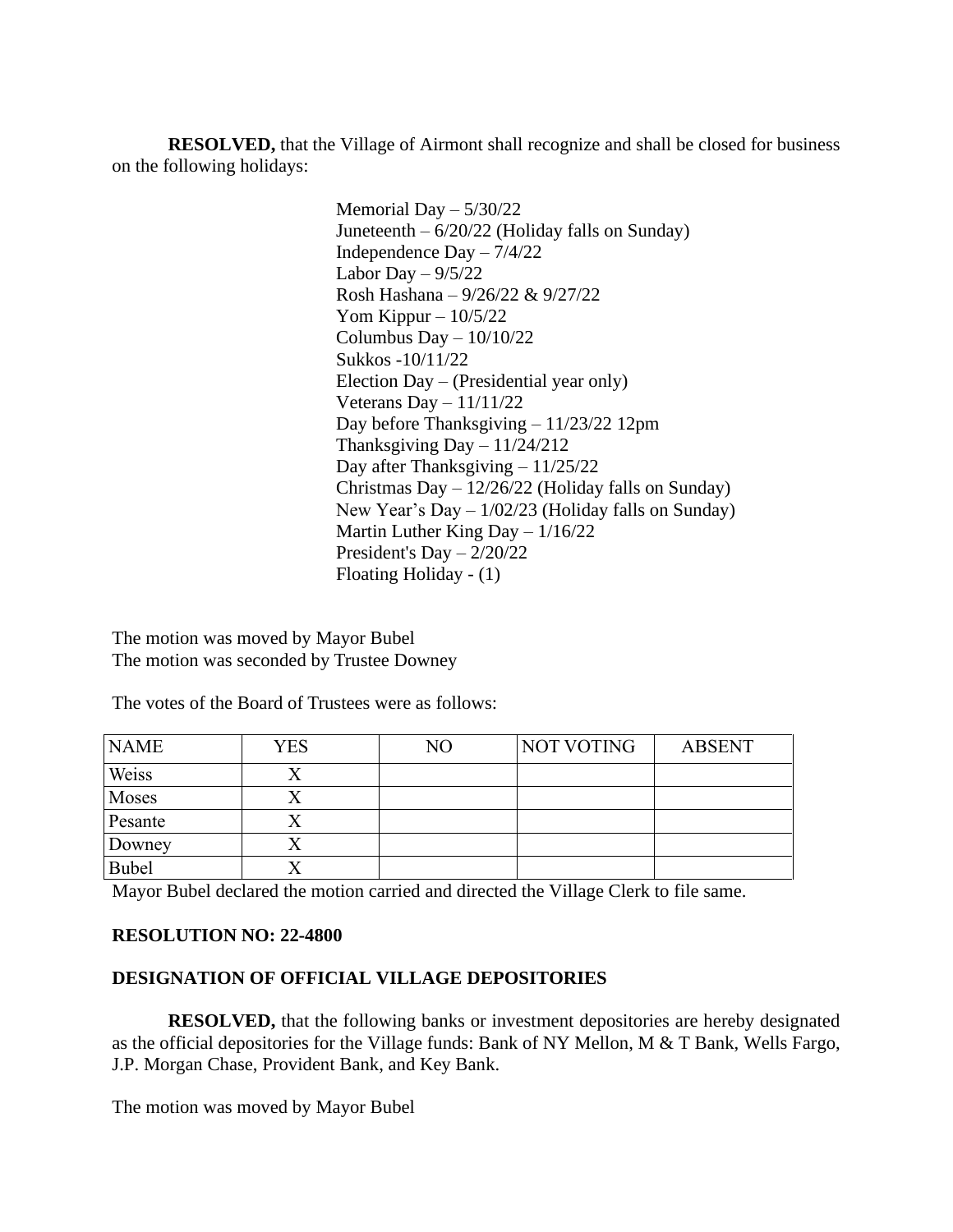#### The motion was seconded by Trustee Weiss

The votes of the Board of Trustees were as follows:

| <b>NAME</b>  | YES | NO | NOT VOTING | <b>ABSENT</b> |
|--------------|-----|----|------------|---------------|
| Weiss        |     |    |            |               |
| Moses        |     |    |            |               |
| Pesante      |     |    |            |               |
| Downey       |     |    |            |               |
| <b>Bubel</b> |     |    |            |               |

Mayor Bubel declared the motion carried and directed the Village Clerk to file same.

### **RESOLUTION NO: 22-4801**

### **DESIGNATED PLACES FOR POSTING**

**RESOLVED** pursuant to Public Officers Law, Section 104, the places designated for the posting of public notices of the Village of Airmont shall be as follows:

The bulletin board or similar area of public display at the office of the Village of Airmont, 251 Cherry Lane, Airmont, New York The Village of Airmont website The Bulletin board at the Town of Ramapo Town Hall, 237 Route 59, Suffern, New York

The motion was moved by Mayor Bubel The motion was seconded by Deputy Mayor Moses

The votes of the Board of Trustees were as follows:

| <b>NAME</b>  | <b>YES</b> | NO | NOT VOTING | <b>ABSENT</b> |
|--------------|------------|----|------------|---------------|
| Weiss        |            |    |            |               |
| Moses        |            |    |            |               |
| Pesante      |            |    |            |               |
| Downey       |            |    |            |               |
| <b>Bubel</b> |            |    |            |               |

Mayor Bubel declared the motion carried and directed the Village Clerk to file same.

## **RESOLUTION NO: 22-4802**

### **REIMBURSEMENT FOR EXPENSES**

**RESOLVED** that the Village Board will reimburse all actual and necessary expenses incurred by elected and appointed officials and appointed employees of the Village for attendance at conferences and seminars that have been approved for attendance at the discretion of the Board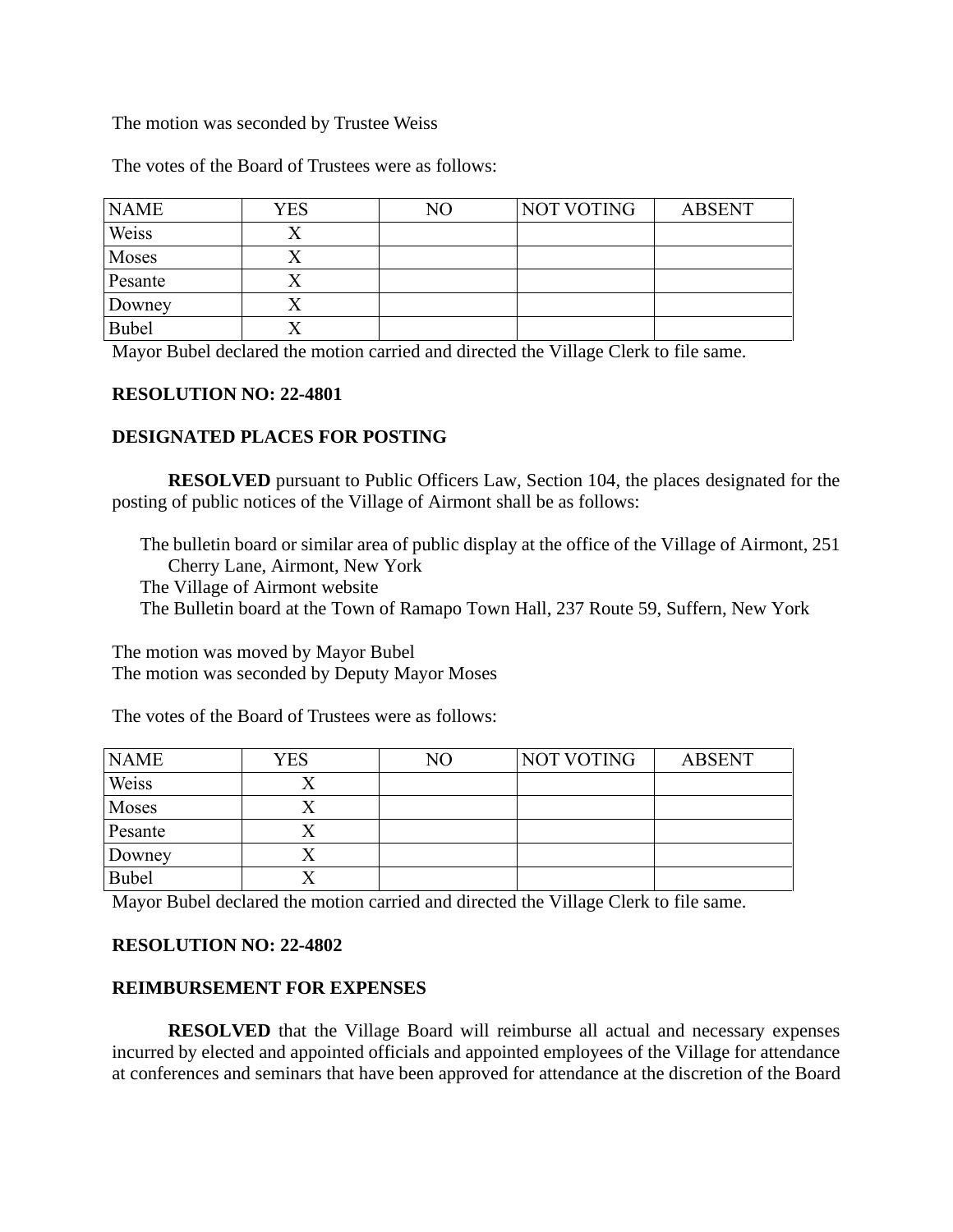of Trustees in advance and that the reimbursement for use of private automobiles shall be at the then current rate as established by the Internal Revenue Service guidelines.

The motion was moved by Mayor Bubel The motion was seconded by Deputy Mayor Downey

The votes of the Board of Trustees were as follows:

| <b>NAME</b>  | <b>YES</b> | NO | NOT VOTING | <b>ABSENT</b> |
|--------------|------------|----|------------|---------------|
| Weiss        |            |    |            |               |
| Moses        |            |    |            |               |
| Pesante      |            |    |            |               |
| Downey       |            |    |            |               |
| <b>Bubel</b> |            |    |            |               |

Mayor Bubel declared the motion carried and directed the Village Clerk to file same.

# **RESOLUTION NO: 22-4803**

# **AUTHORIZATION FOR DISBURSEMENT OF VILLAGE FUNDS**

**RESOLVED** that the Mayor, Deputy Mayor, Village Clerk/Treasurer and Deputy Clerk are designated as authorized to sign checks for the disbursement of Village Funds, and that any disbursement of \$500.00 or more shall require the signatures of any two authorized signors.

The motion was moved by Mayor Bubel The motion was seconded by Deputy Mayor Moses

The votes of the Board of Trustees were as follows:

| <b>NAME</b> | <b>YES</b> | NO | NOT VOTING | <b>ABSENT</b> |
|-------------|------------|----|------------|---------------|
| Weiss       |            |    |            |               |
| Moses       |            |    |            |               |
| Pesante     |            |    |            |               |
| Downey      |            |    |            |               |
| Bubel       |            |    |            |               |

Mayor Bubel declared the motion carried and directed the Village Clerk to file same.

### **RESOLUTION NO: 22-4804**

# **DESIGNATION OF OFFICIAL VILLAGE NEWSPAPERS**

**RESOLVED** that Hamodia and The Journal News, newspapers with paid subscriptions and general circulation, are hereby designated as the official Village newspapers.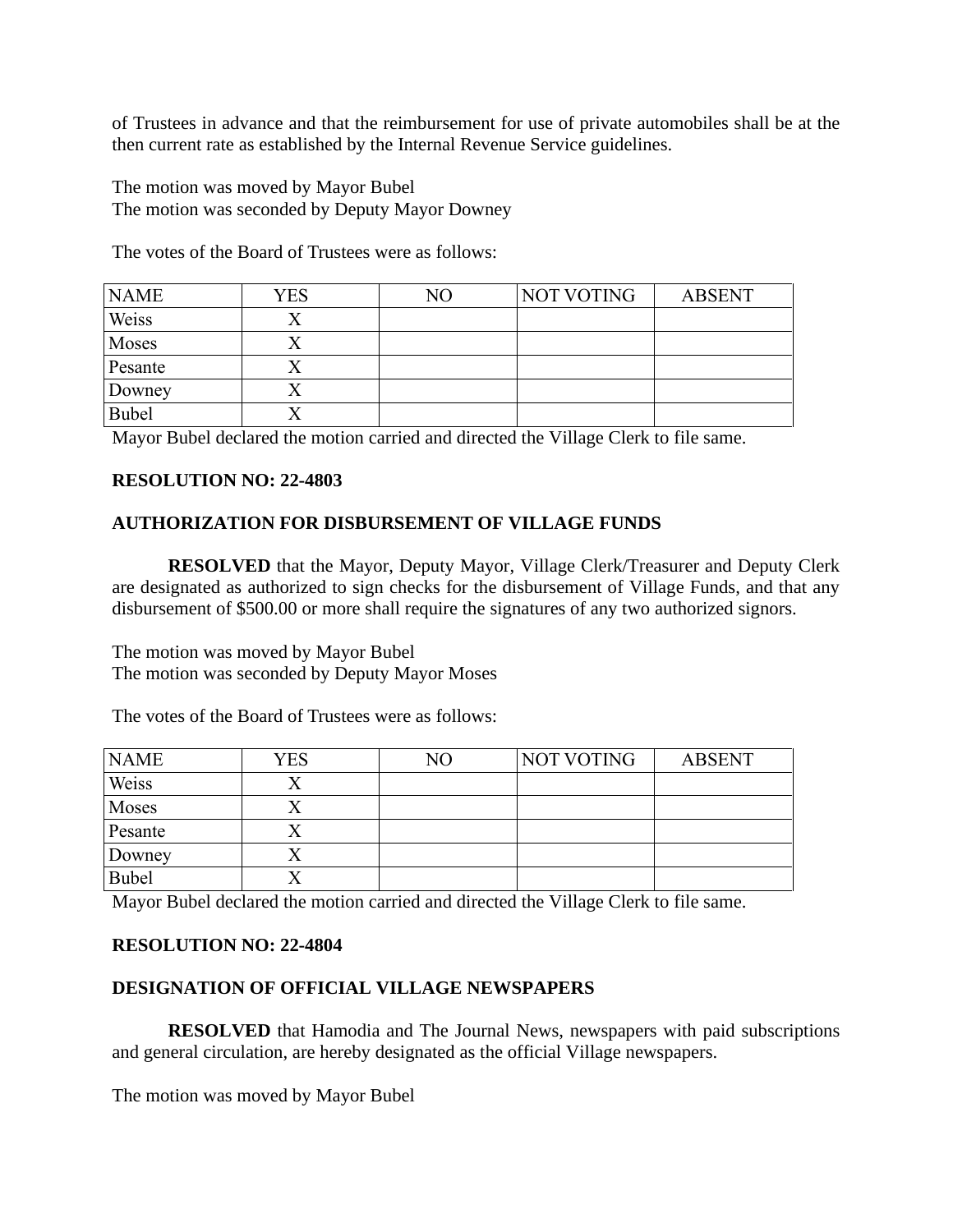The motion was seconded by Trustee Downey

The votes of the Board of Trustees were as follows:

| <b>NAME</b>  | <b>YES</b> | NO | NOT VOTING | <b>ABSENT</b> |
|--------------|------------|----|------------|---------------|
| Weiss        |            |    |            |               |
| Moses        |            |    |            |               |
| Pesante      |            |    |            |               |
| Downey       | ↗          |    |            |               |
| <b>Bubel</b> |            |    |            |               |

Mayor Bubel declared the motion carried and directed the Village Clerk to file same.

### **RESOLUTION NO: 22-4805**

# **ADOPTION OF INTERNAL POLICIES AND PROCEDURES GOVERNING ALL PROCUREMENTS OF GOODS AND SERVICES WHICH ARE NOT REQUIRED TO BE MADE PURSUANT TO THE COMPETITIVE BIDDING REQUIREMENTS OF SECTION 103 OF THE GENERAL MUNICIPAL LAW**

**WHEREAS** in May 2004, the Village Board of Trustees adopted policies and procedures (as amended from time to time), governing all procurements of goods and services that are not required to be made pursuant to the competitive bidding requirements of Section 103 of the General Municipal Law as set forth in Chapter A217 of the Village Code;

**Be it resolved** that the Village Board of Trustees hereby re-adopts those Internal Policies and Procedures set forth in Chapter A217 of the Village Code.

The motion was moved by Mayor Bubel The motion was seconded by Deputy Mayor Moses

The votes of the Board of Trustees were as follows:

| <b>NAME</b> | <b>YES</b> | NO | NOT VOTING | <b>ABSENT</b> |
|-------------|------------|----|------------|---------------|
| Weiss       |            |    |            |               |
| Moses       |            |    |            |               |
| Pesante     |            |    |            |               |
| Downey      |            |    |            |               |
| Bubel       |            |    |            |               |

Mayor Bubel declared the motion carried and directed the Village Clerk to file same.

### **RESOLUTION NO: 22-4806 VILLAGE OF AIRMONT**

## **RESOLUTION ADOPTING THE 2022-2023 EMPLOYEE POLICY**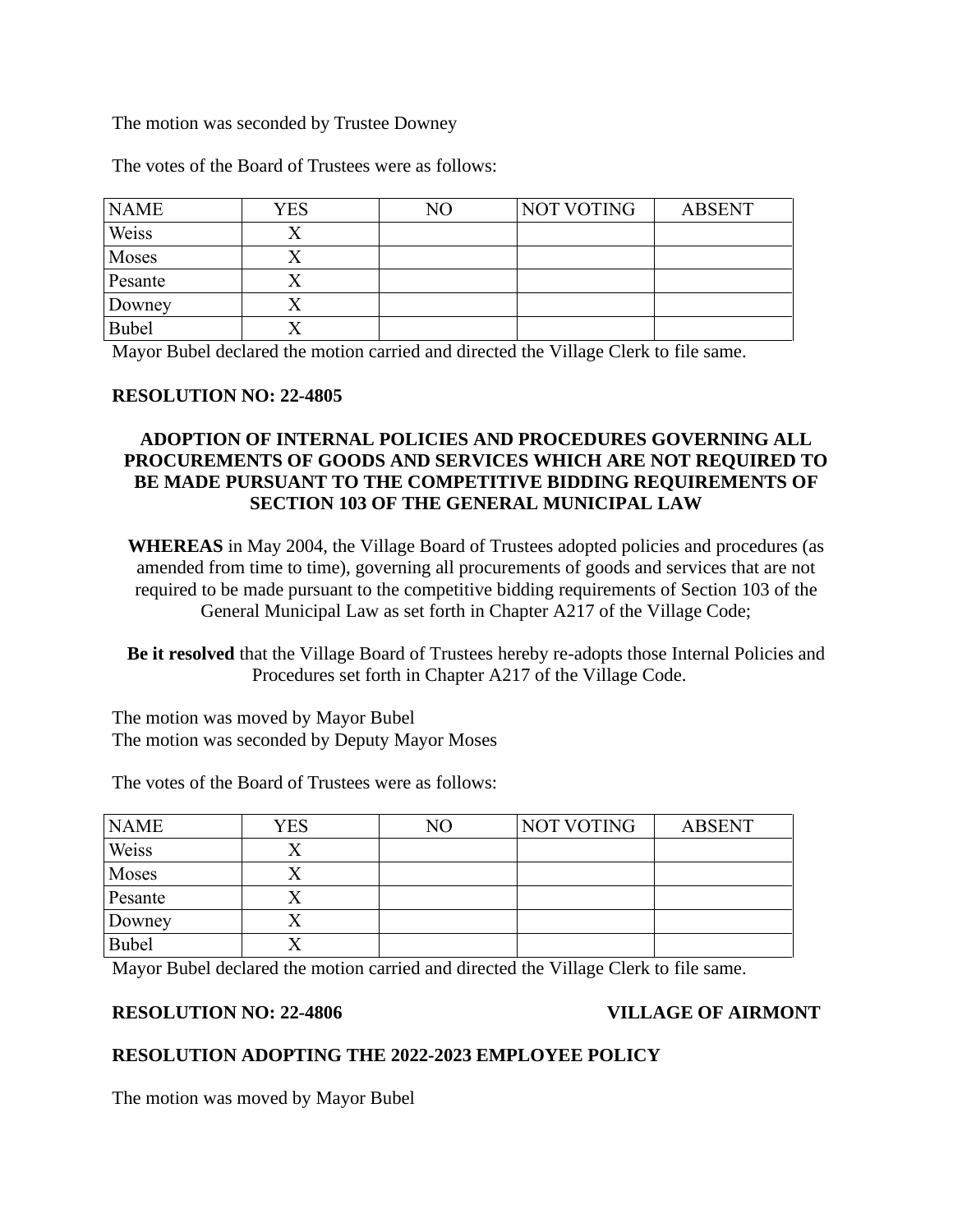## The motion was seconded by Deputy Mayor Moses

The votes of the Board of Trustees were as follows:

| <b>NAME</b> | <b>YES</b> | NO | NOT VOTING | <b>ABSENT</b> |
|-------------|------------|----|------------|---------------|
| Weiss       |            |    |            |               |
| Moses       |            |    |            |               |
| Pesante     |            |    |            |               |
| Downey      |            |    | $\Lambda$  |               |
| Bubel       |            |    |            |               |

Mayor Bubel declared the motion carried and directed the Village Clerk to file same.

#### **RESOLUTION NO: 22-4807**

# **AUTHORIZE PAYMENTS FOR CERTAIN CLAIMS IN ADVANCE OF AUDIT OF CLAIMS**

WHEREAS the board of trustees has determined to authorize payment in advance of audit of claims for public utility services, invoices that incur late fees, and invoices that are under contract; and

WHEREAS all such claims must be presented at the next regular meeting for audit; and WHEREAS the claimant and the officer incurring or approving the claim are jointly and severally liable for any amount the Board of Trustees disallows.

NOW, THEREFORE BE IT RESOLVED: That the Board of Trustees authorizes payment in advance of audit of claims for public utility services, invoices that incur late fees, and invoices that are under contract. All such claims must be presented at the next regular meeting for audit and the claimant and the officer incurring or approving the claims are jointly and severally liable for any amount the Board of Trustees disallows; and

BE IT FURTHER RESOLVED that this resolution is effective immediately.

The motion was moved by Mayor Bubel The motion was seconded by Trustee Weiss

The votes of the Board of Trustees were as follows:

| <b>NAME</b>  | YES | NO | NOT VOTING | <b>ABSENT</b> |
|--------------|-----|----|------------|---------------|
| Weiss        |     |    |            |               |
| Moses        |     |    |            |               |
| Pesante      |     |    |            |               |
| Downey       |     |    |            |               |
| <b>Bubel</b> |     |    |            |               |

Mayor Bubel declared the motion carried and directed the Village Clerk to file same.

# **RESOLUTION NO: 22-4808**